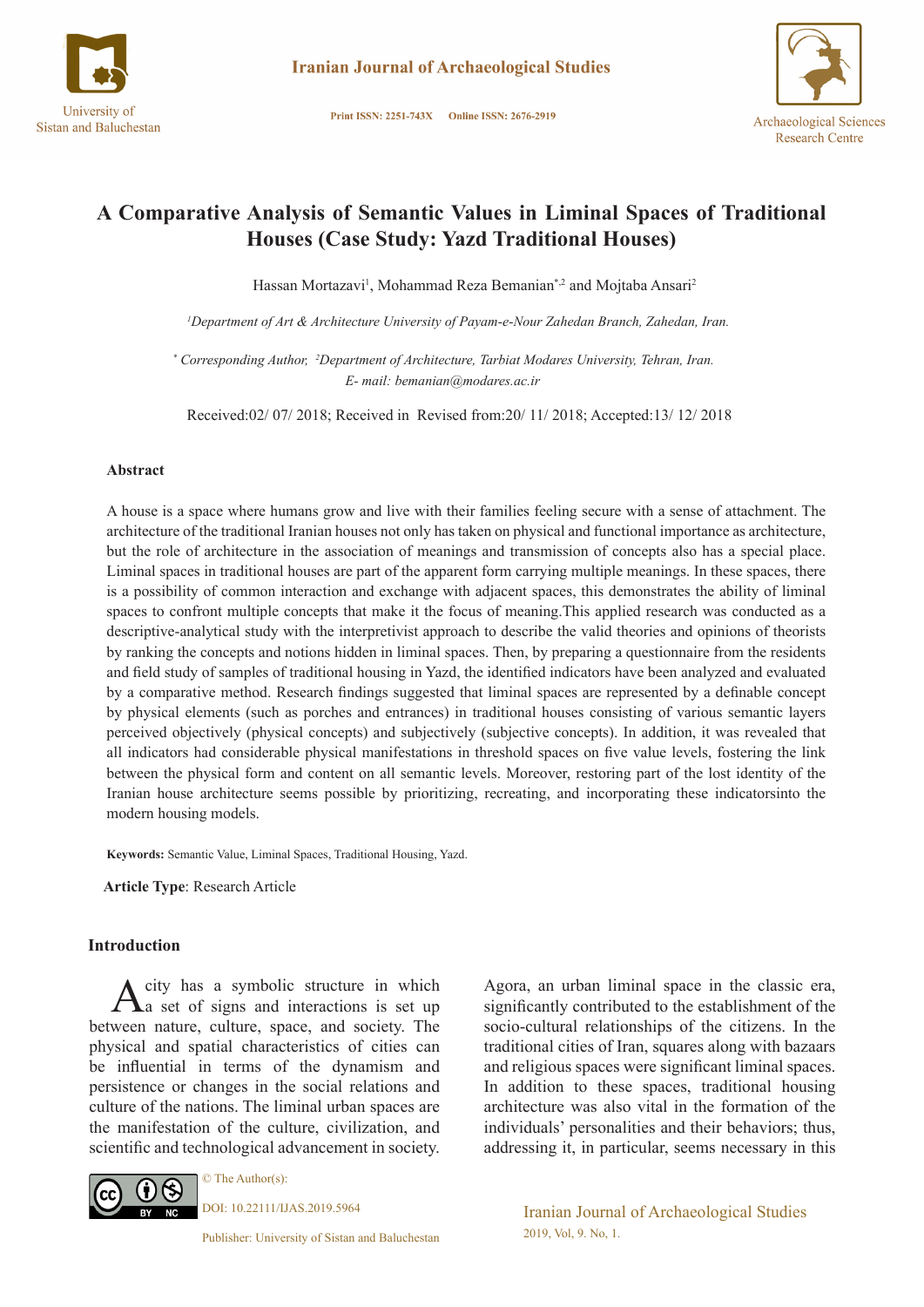tumultuous era. It is also undeniable that a house carries a meaning that is considerably faded due to its compromised qualities sometimes reduced to a shelter (Hamzehnezhad and Dashti 2016:25).

It is possible to understand the application of these concepts to contemporary architecture by analyzing the different constituents and elements of traditional houses and explaining the pertinent concepts. In this regard, it is evident that the notions of liminality and the liminal space play a major role in the quality of architectural spaces. Many experts define a liminal space as an element that carries subjective concepts and meanings and is beyond a physical element separating two or several spaces. The meanings hidden in liminal spaces of traditional houses call for an insight into different levels of meaning. In the current paper, after providing a theoretical research framework on the concept of liminality and significant liminal spaces in the urban and architectural structures, the authors addressed the recognition and understanding of liminality in the physique and meaning of the traditional housing spaces. Then, in the following, depending on the census of the thinkers on the leveling of the various layers of meaning, the identified indices were classified and evaluated through measures such as examining the maps, field observations, questionnaire, hierarchical analysis methods, and pair comparisons.

## **Terminology**

*Porch:* a gallery and arch; an elevated roofed perch; an open house; a door.

*Entrance:* door; gate; entrance permission; right to enter; portal; beginning; entry (Velastone 1996: 557); entrances allow for the transition from a space to another.

*Limen:* It is derived from the Latin word "limen" which means "threshold" and "boundary" (Husseinzadeh 2010).

*Liminal or liminality:* It is the equivalent of the Latin word "Liminal", which means "being in the liminal state" and it has a special place in the theories put forward by Arnold van Gennep, Victor Turner, etc. (Thomason 2009: 5). In these theories, each "stage of transition" involves changes, especially in the social status of the user of that stage.

*House:* the synonyms of this word are home, homestead, habitation, dwelling, residence, room, building, place of residence, domicile, and lodging place. Regardless of the special notions associated with each of these words, all of them refer to a harbor or a resting place. They represent a place perceived through the sacred/non-scared, inside/ outside, private/public, and safe/unsafe dualities.

*Meaning:* truth; essence; reality; the opposite of form; hidden; the inside; the opposite of the apparent; the words "meaning", "spirit", and "inside" are considered to be synonyms for carrying the same meanings.

#### **Liminality**

Victor Turner analyzes the term "liminality", which signals a shift in the human condition, in his book in 1967 (Zaho 2004). He approves Arnold van Gennep's three-fold structure of liminality (i.e. preliminal, liminal, and postliminal stages), but focuses mainly on the liminal stage (Table1). He defines the preliminal phase as the stage of separation that entails the symbolic behavior reflecting the separation of the individual from

|  | Table 1: The spectrum of liminality according to Arnold van Gennep |  |  |  |
|--|--------------------------------------------------------------------|--|--|--|
|--|--------------------------------------------------------------------|--|--|--|

| <b>Phase 1: Incorporation(preliminal)</b> Firstencounterwith the liminal state |                                                                                                                                                 | preliminal stage  |                                             |
|--------------------------------------------------------------------------------|-------------------------------------------------------------------------------------------------------------------------------------------------|-------------------|---------------------------------------------|
| <b>Phase 2: Transition (liminal)</b>                                           | The individual is somewhere in-<br>between two states: he is neither<br>here nor there and he is detaching<br>himself from the 7 liminal stages | liminal stage     | Levels of liminality layers<br>(van Gennep) |
| <b>Phase 3:Separation (postliminal)</b>                                        | The individual experiences the<br>transition from the liminal stage                                                                             | postliminal stage |                                             |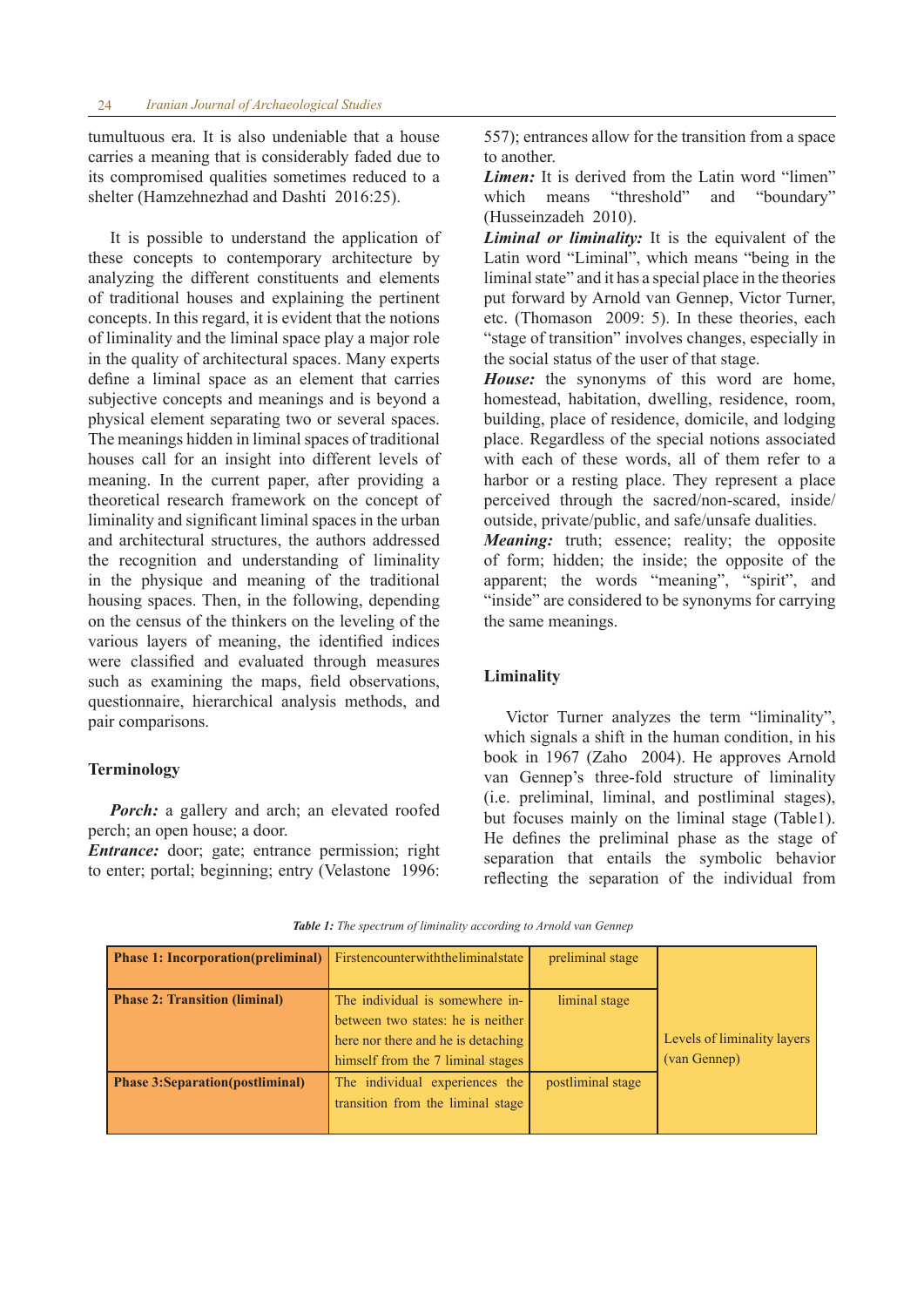an earlier fixed point in the social structure. Turner defines the liminal phase as the phase of transition and transformation, which lacks all of the characteristics of the antecedent and subsequent phases (Ibrahim 2012: 7).

Van Gennep and Turner define liminality as the state between detachment and attachment, where the person is confused. Concerning existence and time, Martin Heidegger argues that the individual and the world are not separate from each other. Louis Kahn also defines the limen as a delicate phenomenon governed by silence and light and describes it as the moment of inspiration.

The liminal phase is extremely powerful and provides a distinctive form of energy. It also has considerable potential for harming the individual or offering him great opportunities (Figure1) (Szakolczai 2009: 142).

Liminality may be destructive or constructive. Destructive because a person can permanently make wrong, and constructive because it can find new opportunities, roles, and discoveries within society (Thomason 2009: 15).

Many experts focusing on the architecture, or the thoughts expressed on the concept of liminality, introduce it as an element with mental concepts and meanings and state their definitions beyond a physical element to split two spaces. For example, in Deleuze's language, architecture liminality is a place or time of interactions and reactions of various levels by their encounter, and new concepts and meanings emerge. The "becoming" processes occur in liminality. De-territorialization and territory selection occur in liminality; a process thatis being free from space and previous regularities and entering new games (Pouralam 2017).



*Figure. 1: Liminality features according to Victor Turner*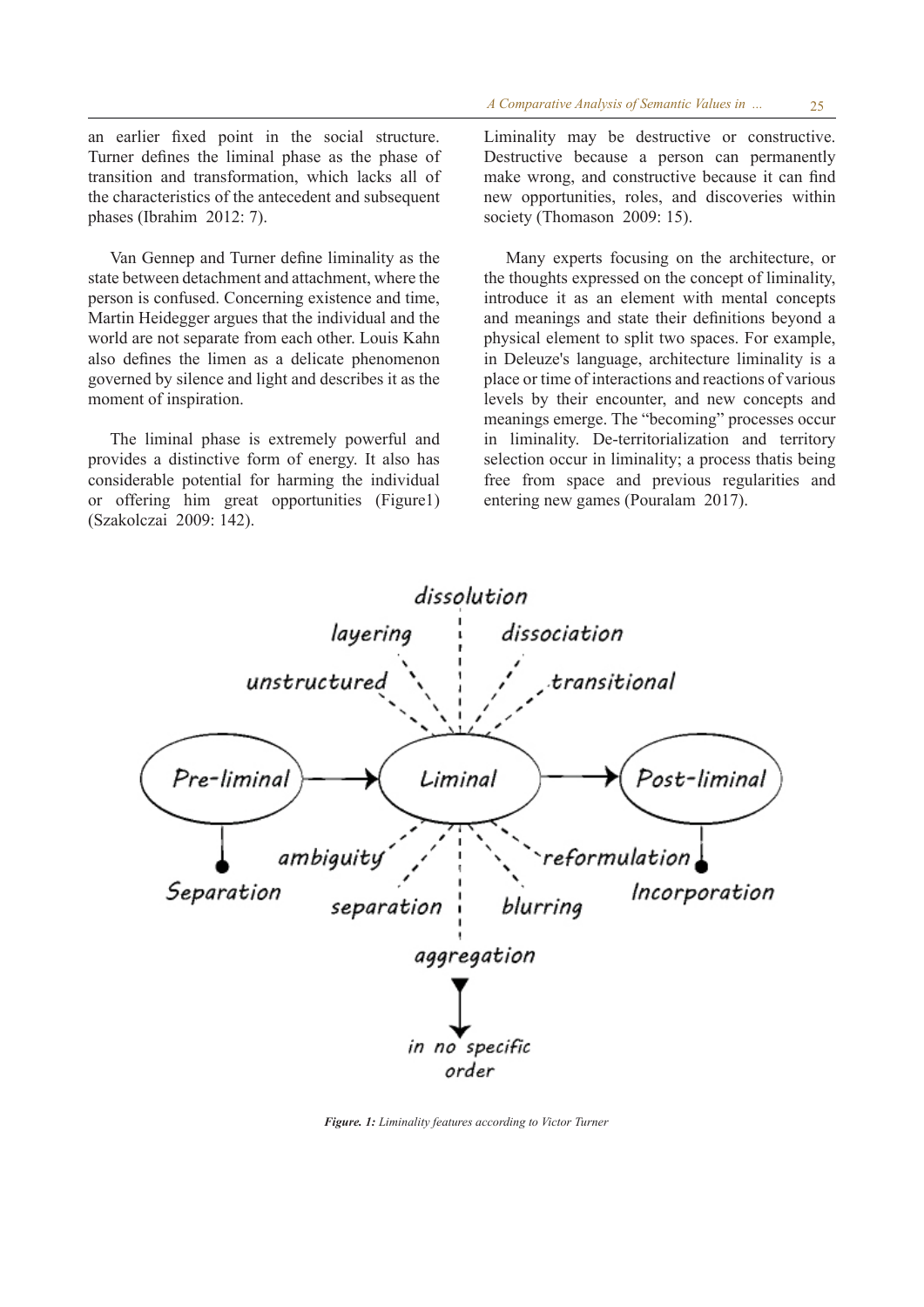#### **Urban Liminal Spaces**

The "ancient" word represents the visual and physical identities to understand their functions in the most beautiful way. Urban spaces can establish socio-cultural relationships between citizens. Liminal spaces in the traditional cities were centers to meet, participate, andcontactcitizens, and establishment of socio-cultural relationships between them. These spaces not only were places for socio-cultural relations and communications but also these relations were influential in the formation of our cultural behaviors (Trancik 1986: 90100).

 Agora, one of the urban liminal spaces in the classic era, significantly contributed to the establishment of cultural-social relations of citizens and providing democracy. In other words, focus on society rather than the individual is obvious in the space making of the ancient cities (Morris 1994: 36). Agora was first formed in a region in which two streets intersect naturally. This space did not follow a particular geometric form and found a regular geometric form over time (Zarei 2000: 236). Excavation of about 30 hectares of the Agora of Athens reveals artifacts from the Neolithic to the New Age. Archeological evidence indicates that in the Bronze Age (1100-1600 BC) and Iron Age (700-1100 BC), this place was used as a cemetery, which is considered a liminal space between this world and afterlife in the public culture. Agora cannot be defined independently from its surrounding buildings and as an urban space only. According to the works and artifacts found in the Agora discoveries, various historical books and resources related to Athens city, and accumulation of all the significant and public urban buildings around Agora, the interactions, communications, and relations formed in the classic Athens can be investigated regarding this urban space. Such an urban space can be seen in the Roman forums in which spaces transferred the role of Agora of the classic period to the Roman period. These forums could show the relations established in the classic Agora within themselves to some extent.

In Iran, for the first time, the concept of the square was formed as a liminal space in the Seleucid period when the ideas of urban planning in ancient Greece prevailed. A square, which similar to its origin- Agora, is the center of administrative, commercial, and cultural exchanges (Saberifar 2006). In contemporary urbanism, squares, parks, streets, and alleys are considered liminal urban spaces (Figure2).



*Figure. 2:Role of liminal spaces in the physical structure of Sassanid cities (After: Morris 1994: 48).*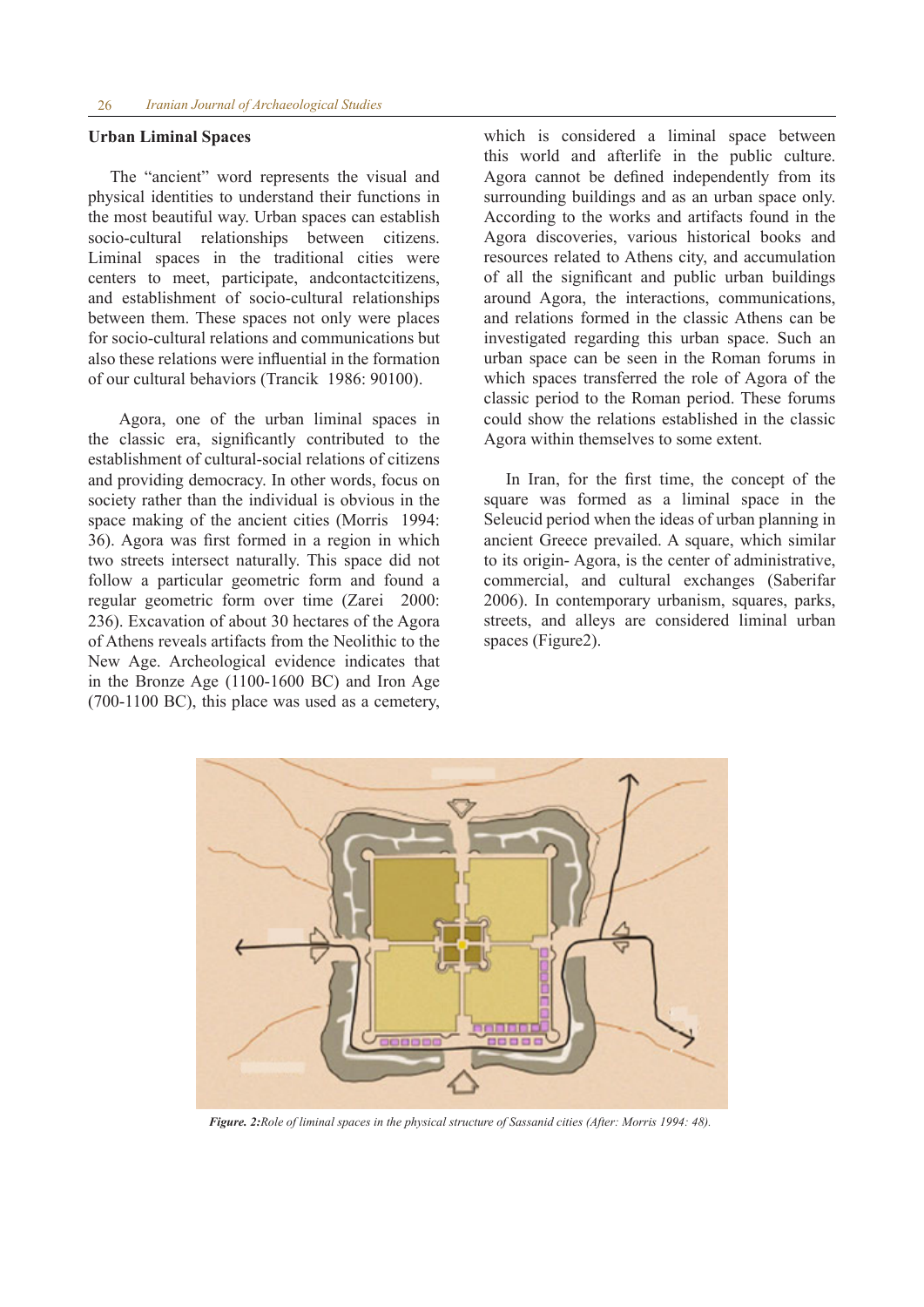### **Liminal Spaces in Architecture**

Liminal spaces have caused a kind of purposive discipline among the spatial arrangement of architecture. This discipline is a result of hierarchy, which gives identity to the architectural spaces. Observing hierarchy is one of the most important principles in the Iranian architectural spaces, including the evolution from the external and public space to the internal and private space. In-between spaces or joints (articulation) can be physically represented at the interfaces. These elements have sometimes extremely powerful distinctive characters with characteristics independent of their adjacent spaces and function as a limen and threshold for leaving one space and entering another (Alalhesabi and Daneshmand 2011). Van Gennep, Turner, Martin Heidegger, Ian Buchanan, Gregg Lambert, Louis Kahn, and Deleuze have articulated different definitions of liminal spaces, with each definition mirroring a different aspect of this notion. In architecture, a liminal space is a threshold or gate for entering the artistic dimension of space. A threshold is aspace that embraces the feelings or impacts leading to subsequent freedom of the subject from subjectivity and multiplicity. As a result, the perception of such an experience does not solely occur in the real world or real architecture, because the virtual architecture and space are also capable of creating these experiences (Pouralam, 2017: 2).

Liminality makes the transition to new spaces possible. This transition brings about transformation. Moreover, there are two forms of liminality: physical and sensory. Some transformations seem transient such as transformations occurring at the boundary of emotions. Some others are more complicated, causing longer transitions. Numerous factors are also involved in the genesis of every phenomenon, and each factor is associated with a different luminal space. Therefore, each factor could be discussed in detail in a separate study. Liminality in architecture proposes a model of liminality concerning each realm, which enables the architect to devise the principles and fundamentals of that space (Noghrehkar 2013: 2). Liminal spaces bring targeted order to different spatial spaces in architecture. This order originates from a hierarchy that gives identity to the architectural spaces. Adherence to this hierarchy is one of the most important principles in the architecture of spaces in Iranian architecture, which involves the evolvement of exterior spaces and public spaces to interior and private spaces.The classification of spaces into the interior and exterior spaces represents a simple yet substantive duality. It is extremely easy to define and establish the boundary between the interior and exterior spaces, and this boundary can be shown by a platform, a line, etc. The combination of this word and space creates a notion beyond the notion of the objective "physical separator". Hence, "the entrance space", "the liminal space", or "the entry" represents a space that has a semantic quality as well as the objective and subjective dimensions (Table2). In this regard, Schultz states: "as the link between the interior and exterior spaces, the threshold leads to an integrated understanding and experience of a place" (Shultz 2008: 40-43).

*Table 2: Components of liminal spaces in the sociocultural context* 

| liminal spaces                   |               |          |  |  |  |  |  |  |
|----------------------------------|---------------|----------|--|--|--|--|--|--|
| interior space<br>exterior space |               |          |  |  |  |  |  |  |
| sociocultural context            |               |          |  |  |  |  |  |  |
| Physical                         | Communicative | Semantic |  |  |  |  |  |  |
| factors                          | functional    | factors  |  |  |  |  |  |  |
|                                  | factors       |          |  |  |  |  |  |  |

As put by Blonov: "the contrast between the outside and the inside underlies any perception of the space and it can be traced in human's entire life". Humans need the interior and exterior spaces as well as the ability to switch between these two spaces. Hence, these two are not utterly separable for there is a more or less ever-lasting link between these two spaces. This is because both of these spaces constitute the human environment and they are vitally essential. In Iranian architecture, liminal spaces were the cause of reflection of the unity of the interior and exterior spaces. They were the surroundings and parts of buildings and the surroundings had a substantive role in architectural thinking (Haeri 1999:34).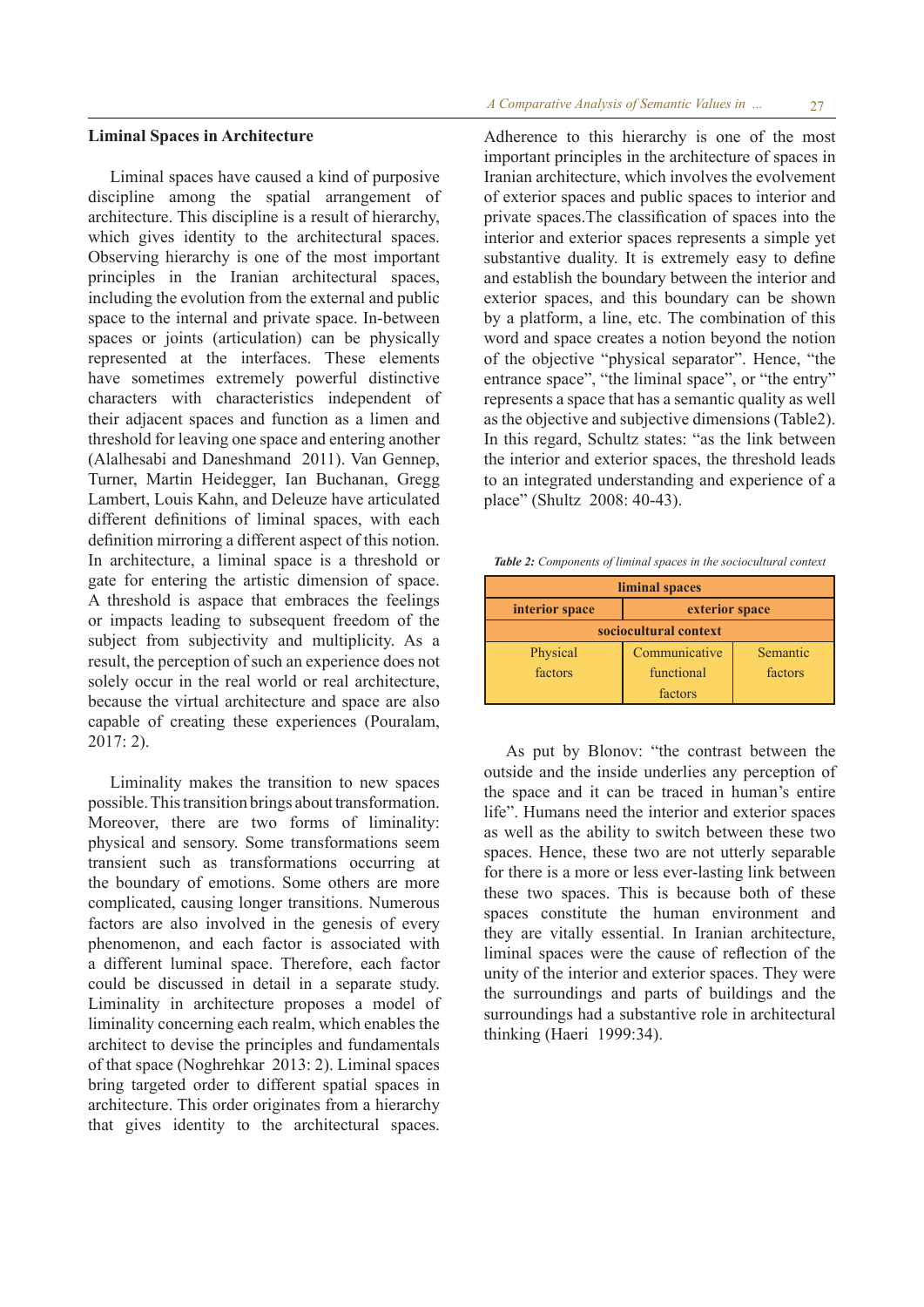# **Liminal Spaces in Traditional Houses**

Considering the previously mentioned documentary studies, which are based on the opinions of different scholars on the "liminal space", a liminal space has several distinctive features. One of these characteristics having a fundamental role in the definition of liminal space is that liminal space is manifested between the two spaces with contradictory physical, functional, or semantic characteristics. Such a space is created, for example, between the interior and exterior, the public and private, the previous and next, and similar dual spaces. Liminality is the emergence of unity between two or several spaces and the integration of contradictory elements. Moreover, a liminal space owes its meaning to the presence of humans and the deep mental impacts it has on humans in the liminality process due to its transitory nature.

 The authors believe that among the different physical spaces of traditional houses, liminal spaces have mostly appeared in the "entrance" elements and "porches". The "entrance" liminal space acts as a bridge connecting the interior to the exterior spaces of the building. It functions as a joint between the private interior space and the public exterior space. The entrance is, in fact, a space that determines the shift in direction for leaving the urban space and entering the building, and it differentiates the spatial expansion and resting place in front of the building from the passageway (Figure 3).The porch is also a liminal space that separates the exterior from the interior space, allowing for the spatial expansion and establishment of a link between the private and semi-private parts of the house. The porch is a bridge connecting the sky to the earth, functioning as a threshold between the natural environment of the yard and the abstract environment of the interior space. As a semi-open space, it facilitates the transition from the outdoors to the indoors and connects these two spaces (Figure 4).



*Figure. 3 : The liminal space between the hallway and foyer ceiling (source: Haj Ghasemi 1998).*



*Figure. 4: The porch of Mortaz House, Yazd: the liminal transitory space of Mortaz House in Yazd that connects the indoors and outdoors (After: Haj Ghasemi 1998).*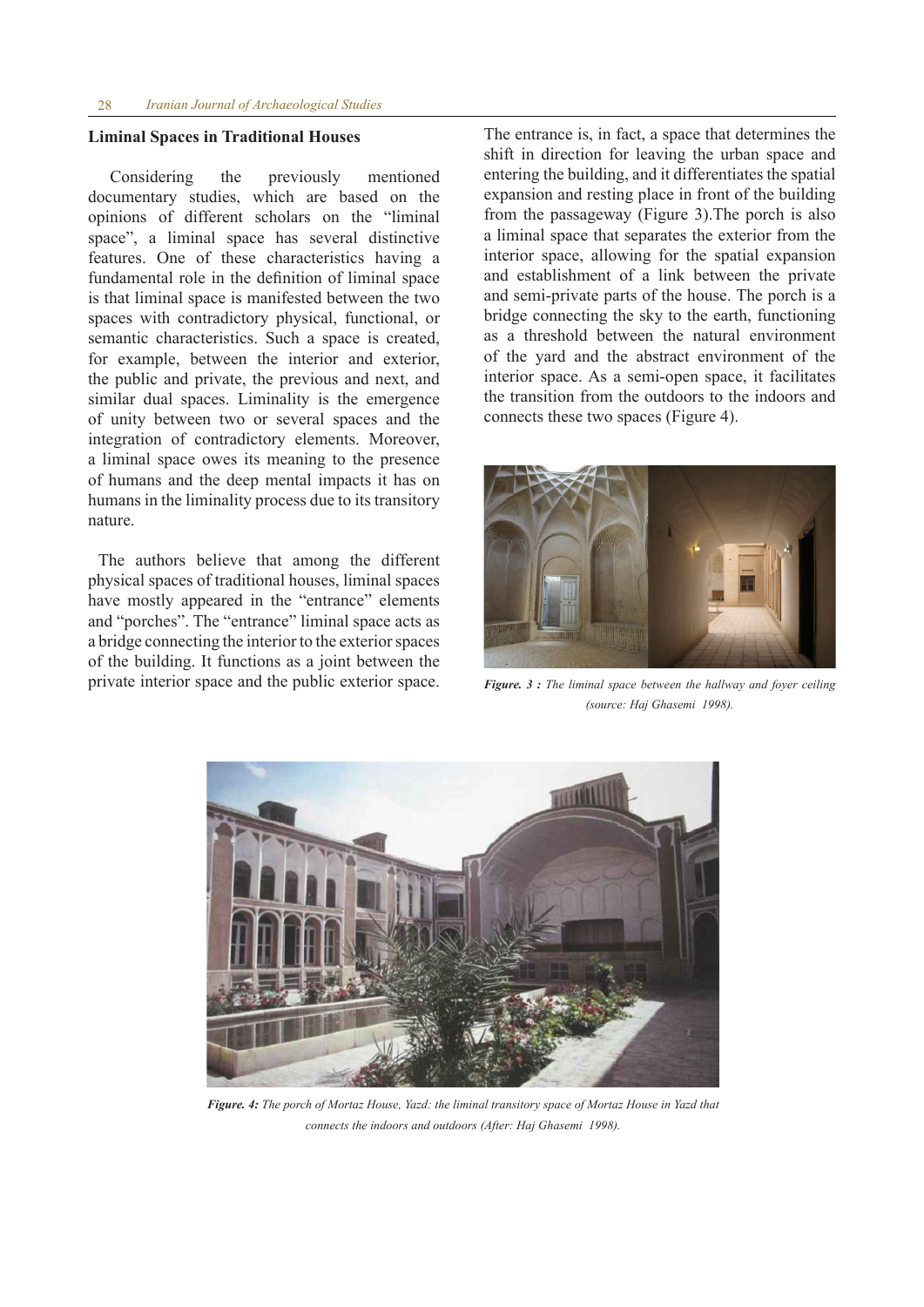# **Levels of Meaning**

Based on the analysis of meaning from different aspects, this notion refers to all of the mentalities evoked in the perceiver by a stimulus when the perceiver compares it to their experiences, goals, and intentions (Habib 2006: 7;quoted from Rapaport, 1990). What is important about the process of forming a meaningful perception is to consider man and the world in a two-way relationship, according to which man cannot understand the subject without regard to the world in which he lives. Hence, perception is a general structure based on the biological behaviors led by the sublime meanings and conceptual awareness, which are the requisites for perception and are its integral constituents (Merleau-Ponty 1998: 207- 222). Other concerns include the discovery and experience of the meanings in the environment and whether an individual's perceptions exist in the "environment" or the "beholders' minds". Hence, it sounds necessary to study the various viewpoints and stands on different levels of meaning and the methods of classifying meaning regarding the importance of the mechanism of discovering and experiencing the meanings of place.

The comparative analysis of the various classifications of meaning suggests that some levels and highlighted concepts are shared by different theories. Moreover, all of these classifications could be categorized into two groups, viz. explicit meaning (objective), and implicit meaning (subjective) categories, as shown in the (Table 3). Objective (explicit) meanings are often perceived as soon as the individual is exposed to the physical space through the senses and they require "aggregative perception". However, subjective (implicit) meanings are more complicated and involve the intermediate and deep layers of perception. These meanings are perceived through sensory experiences, and in the next stages, perceptions are created subjectively by virtue of intuition. Moreover, the perception of the mysteries and deeper levels of implicit meanings, such as symbolic meanings, calls for a deep bond between humans and the environment in the socio-cultural context of society.

*Table 3: Classification of meanings of environment based on the opinions of different scholars* 

| <b>Theories of</b> | <b>Explicit meaning</b> | <b>Implicit meaning</b> |
|--------------------|-------------------------|-------------------------|
| the meaning of     | (objective)             | (subjective)            |
| environment        |                         |                         |
| Gibson             | Immediate-              | Functional-             |
|                    | preliminary             | instrumental,           |
|                    |                         | affective-emotional.    |
|                    |                         | cultural-historical     |
|                    |                         | (value-oriented),       |
|                    |                         | symbolic-semiotic       |
| <b>Barthes</b>     | First degree            | Second and third        |
|                    | (including the          | degrees (including      |
|                    | presentation of         | symbolic notions)       |
|                    | information)            |                         |
| Morris             | Referred                | Valued                  |
| <b>Bourdieu</b>    | The primary level       | The secondary           |
|                    | (including the          | level (including the    |
|                    | physical properties of  | symbolic meaning of     |
|                    | the phenomenon)         | the phenomenon)         |

#### **Identifying and Categorizing Research Findings**

According to the above discussion, the different levels of meaning are classified into two major categories, which form the basis for our analyses. The first category includes "meaning in place", which is associated with the physical and environmental features of a place and is influenced by the values. The second category includes "the subjective meaning", which is affected by functions, emotions, values, sociocultural factors, and symbolic values. Victor Turner's theory of place suggests that there are three layers of liminality in the transition hierarchy. These three layers are the pre-liminal, liminal (boundary), and post-liminal phases. Based on this classification and the phenomenological approach, the authors of this article read the semantic values hidden in the liminal spaces of traditional houses. According to the type of perception of passers-by from the threshold spaces, a total of 25 indicators were identified in 5 semantic categories. When going through each of the three stages of liminal spaces, these people perceive a particular state of conceptswhich are classified in (Table 4) based on the type of meaning, nature, and perception.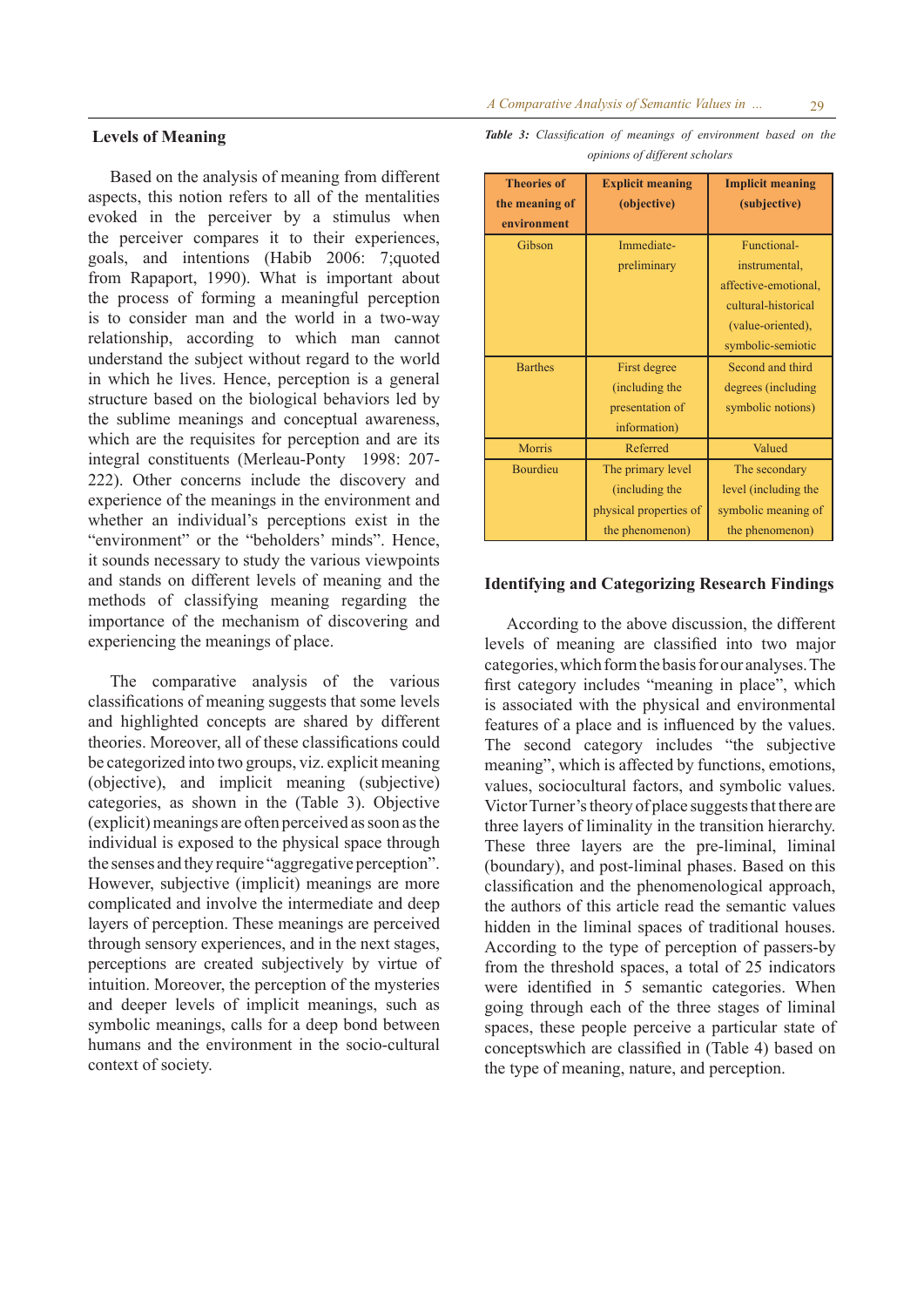|               |                   |                                    |                                       |                                                   | The reading of values in the liminality spectrum |                                           |                                              |  |
|---------------|-------------------|------------------------------------|---------------------------------------|---------------------------------------------------|--------------------------------------------------|-------------------------------------------|----------------------------------------------|--|
| <b>Reason</b> | <b>Perception</b> | <b>Value type</b>                  | <b>Essence</b><br>and<br>significance | <b>Indicator</b>                                  | <b>Pre liminal</b><br>(separation)               | <b>Liminal</b><br>(transition)            | <b>Post liminal</b><br>(incorporation)       |  |
|               |                   |                                    |                                       | Incorporation and<br>separation<br><b>Balance</b> | Separation<br>Imbalanced                         | Limitation<br><b>Balanced</b>             | Incorporation<br>Imbalanced                  |  |
| explicit      | Aggregative       | Semantic<br>values in<br>the space | Immediate-<br>preliminary<br>(level1) | Spatial<br>organization                           | Non-organized                                    | Ordered /<br>organized                    | Non-organized                                |  |
|               |                   |                                    |                                       | Consistency                                       | <b>Unequal sizes</b><br>(open, bright)           | Proportion<br>(roofed, half-<br>bright)   | <b>Unequal sizes</b><br>(closed, dark)       |  |
|               |                   |                                    |                                       | Transition                                        | Movement of<br>the consistent<br>component       | <b>Stagnation</b> and<br>flow             | Movement of<br>the inconsistent<br>component |  |
|               |                   |                                    |                                       | Continuity                                        | Downfall<br>(light)                              | Continuity                                | Descend (dark)                               |  |
|               |                   |                                    | Functional-<br>instrumental           | Dynamicity                                        | Static (outside)                                 | Dynamic                                   | Static (inside)                              |  |
|               |                   |                                    | (level 2)                             | Interaction                                       | Outside world                                    | Interaction                               | Inside world                                 |  |
|               |                   |                                    |                                       | Flexibility                                       | Transformative                                   | Flexible                                  | Expandable                                   |  |
|               |                   | Subjective                         |                                       | Spatial hierarchy                                 | Hierarchy<br>(open, public)                      | Hierarchy<br>(roofed, semi-<br>private)   | Hierarchy<br>(roofed, private)               |  |
| Implicit      | Contemplative     | semantic                           | Affective-                            | Impression                                        | Impressible                                      | Impression                                | Impressive                                   |  |
|               |                   | values                             | emotional<br>(level 3)                | Confusion                                         | Transparency                                     | Ambiguity                                 | Complexity                                   |  |
|               |                   |                                    |                                       | Peach                                             | Turbulence                                       | Peace                                     | Peace                                        |  |
|               |                   |                                    |                                       | Affiliation                                       | Attachment                                       | Affiliation                               | Correlation                                  |  |
|               |                   |                                    |                                       | Expectation                                       | Entry                                            | Expectation                               | Exit                                         |  |
|               |                   |                                    |                                       | Privacy                                           | Public privacy                                   | Privacy                                   | Private privacy                              |  |
|               |                   |                                    | Cultural-                             | Reclusion                                         | Reclusion<br>shared with<br>others               | Reclusion<br>shared with<br>others        | Self-reclusion                               |  |
|               |                   |                                    | value-based<br>(level 4)              | Identity                                          | Without<br>identity                              | Creating<br>identity                      | With identity                                |  |
|               |                   |                                    |                                       | Understanding                                     | Process                                          | Understanding<br><i>(concentration)</i>   | Product of a<br>process                      |  |
|               |                   |                                    |                                       | Respect and<br>reverence                          | Invitation                                       | Reverence<br>(modesty)                    | Respect                                      |  |
|               |                   |                                    |                                       | Abstraction<br>Inspiration                        | Natural<br>Presence<br>(limitless)               | Abstract<br>(semi-natural)<br>Inspiration | Abstract<br>Emergence<br>(limited)           |  |
|               |                   |                                    | Symbolic-<br>semiotic                 | Ambiguity                                         | Façade                                           | Ambiguity                                 | Inner reality                                |  |
|               |                   |                                    | (level 5)                             | Centralized and                                   | Objectivity                                      | Unity and<br>plurality                    | Mentality                                    |  |
|               |                   |                                    |                                       | Creation                                          | Existence                                        | Creation                                  | <b>Being</b>                                 |  |

*Table 4: levels and manifestations of semantic values in the traditional house liminality spectrum*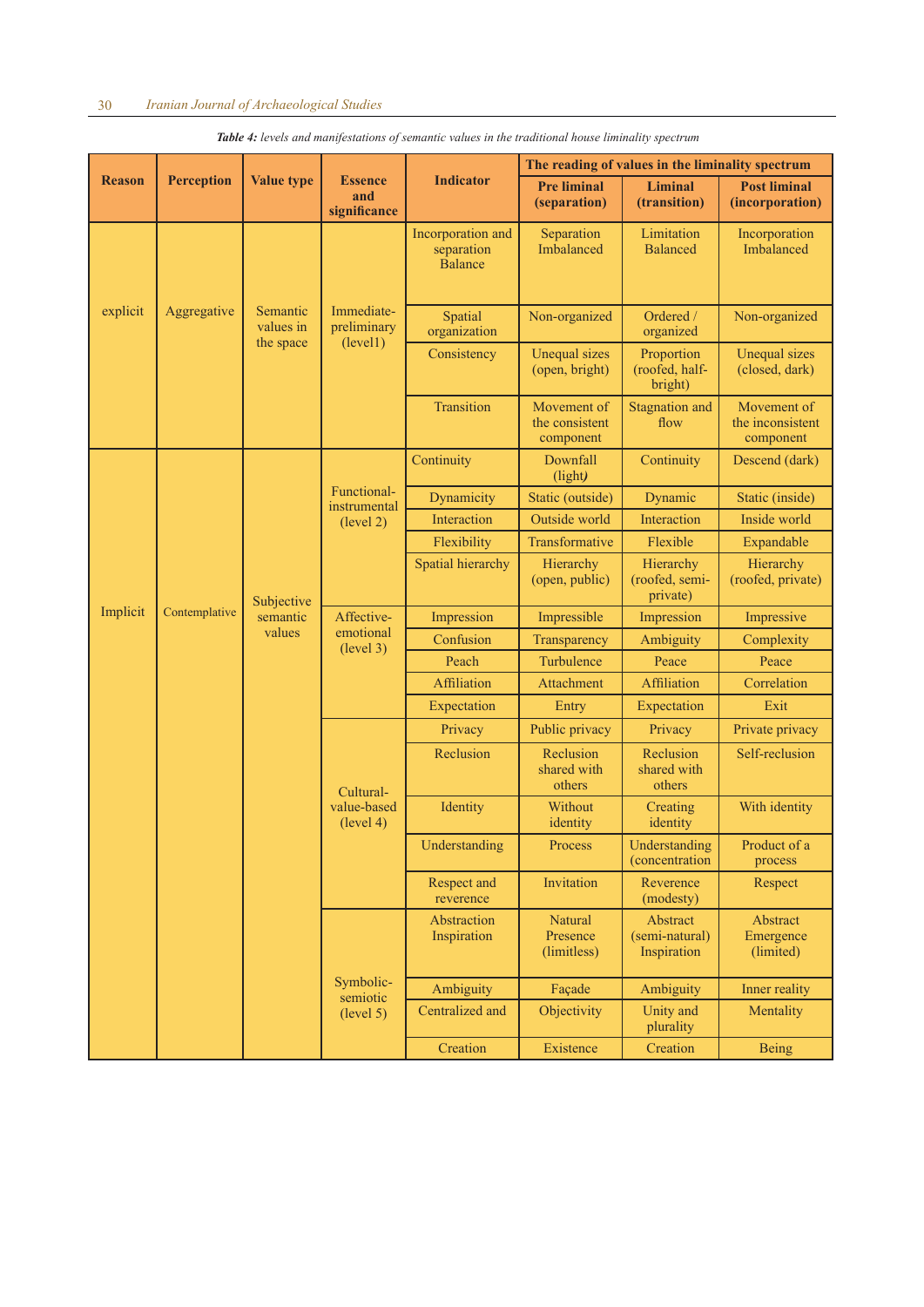# **Analysis and Evaluation of Semantic Values of Threshold Spaces in The Body of Traditional Housing in Yazd**

The different steps for implementing, acquiring, and analyzing the research conceptual framework are as follows:

1.Understanding the liminal architectural elements in 5 traditional houses in Yazd (Arab House, Lari House, Semsar House, Mortaz House, and Rasoulian House) based on the results from the documentary research, field observations, and interviews with the residents.

2.Identifying the role of physical elements in liminality.

3.Finding appropriate examples and preparing the documents required per element.

4.Implementing the indices of "semantic values in the place and mind" in 5 classes (immediateprimitive, functional- instrumental, emotionalsentimental, cultural- value, symbolic) in the conceptual framework and determining the relationship with the matrix concepts.

5.Introducing appropriate examples of the entrance and porch elements.

6.Calculating the score of the liminality indicators on different levels of semantic values for the cases of traditional houses in Yazd and completing the matrix based on the observations, research background, and interviews with the residents Plot the coordinates of the meanings in the location of each element of the space.

7.Obtaining the frequency of each of the concepts in the traditional housing architecture of Yazd.

The recorded semantic values of liminality in the traditional architecture of Yazd are listed in (Table 5) based on our findings. In this table, scores 0 to 1 measure the indicators in liminal spaces.

To evaluate the 25 indicators of the semantic concepts of Liminal Spaces, 5 traditionalHouses in Yazd city were selected, including the houses of Rasoulian, Lari, Samsar, Arab and Mortaz. An example of how to evaluate these indicators in the physical space of one of the above traditional houses (Rasoulian) is presented in (Table 6). The criteria of these evaluations were based on theoretical documents of research, field observations, a survey of maps, interviews with residents and experts.

Similar analyzes were performed for the other 4 traditional houses and the evaluation of all 25 indicators in the entrance and porch spaces of these samples was done with the said criteria. Due to the limitations of this article, analytical tables of these 4 houses were omitted but the summary and average of results and scores are given in (Table 7).

Pairwise comparisons of the indicators and criteria were carried out on 5 levels of values with the corresponding 5 semantic indicators to determine the weights (importance levels) of the criteria and indicators. The importance coefficients of the criteria and indicators were calculated using expert opinions. To this end, matrices formed by the indicators and the corresponding levels were provided to the experts and the final weights of each value level and indicator were obtained based on their geometric mean values. The pairwise comparison matrix of the main indicators is presented in (Table 8).

After building the model in Expert Choice and entry of pairwise comparisons of indicators, the weights of the main indicators of the semantic values of the liminal spaces and their priorities in traditional houses were obtained as listed in (Table 9).

*Table 5: The scores of the semantic values of liminal spaces in traditional houses of Yazd* 

| <b>Score range</b>   | Score 1 | Score $0.75$ Score $0.5$ Score $0.5$ | Score $0.25$ | Score 0 |
|----------------------|---------|--------------------------------------|--------------|---------|
| <b>Manifestation</b> |         |                                      |              |         |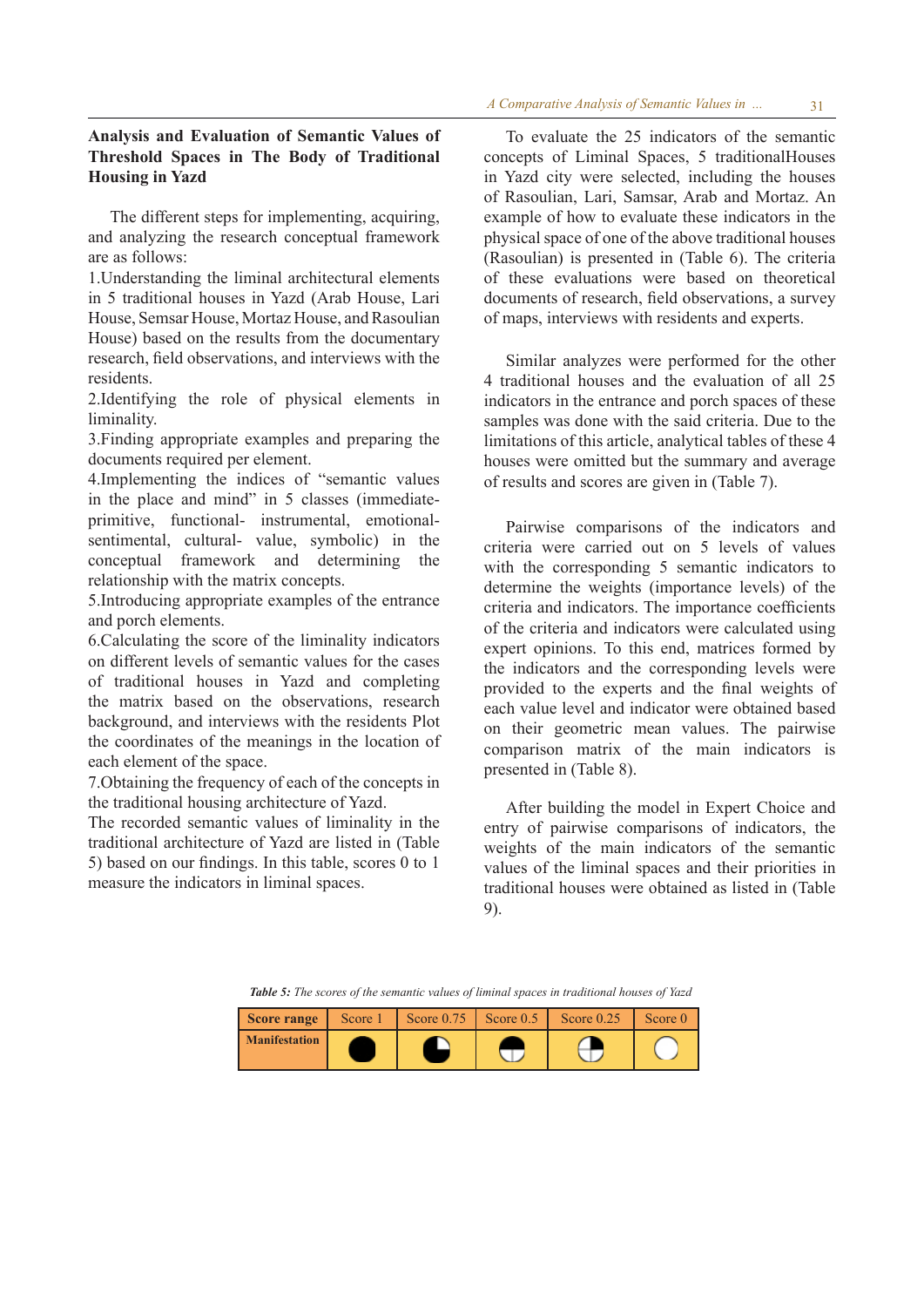| <b>Levels of</b>            |                         |                         |                          | <b>Physical space</b>                  |                  |                          |                          | <b>Indicators</b>               | <b>Example</b> |                                 |  |
|-----------------------------|-------------------------|-------------------------|--------------------------|----------------------------------------|------------------|--------------------------|--------------------------|---------------------------------|----------------|---------------------------------|--|
| meaning                     |                         | Porch                   |                          |                                        |                  | <b>Entrance</b>          |                          |                                 |                |                                 |  |
|                             | <b>Inner</b><br>door    | <b>Stairs</b>           | Porch                    | Entrance<br>door                       | Portal           | Foyer                    | <b>Hallway</b>           |                                 | Plan           | section                         |  |
| Immediate-<br>preliminary   | ᠳ                       | $\bigoplus$             |                          | $\bigoplus$                            | D                | A                        | $\bigoplus$              | Incorporation<br>and separation |                | Preliminal Liminal Post liminal |  |
| (level 1)                   | ò.                      |                         | D                        | $\bigoplus$                            | D                | P                        | $\bigoplus$              | <b>Balance</b>                  |                | $\blacksquare$                  |  |
|                             |                         |                         |                          | D                                      | ₩                |                          | ▽                        | Spatial<br>organization         |                |                                 |  |
|                             | Э                       | $\overline{a}$          |                          | $\begin{array}{c} \square \end{array}$ | ▽                |                          | ⊕                        | Consistency                     |                |                                 |  |
|                             | Э                       | J                       |                          | $\mathbb \Omega$                       |                  | L                        | $\bigoplus$              | Transition                      |                |                                 |  |
|                             | $\bigoplus$             | w                       |                          | D                                      |                  | D                        | $\bigoplus$              | Spatial<br>organization         |                |                                 |  |
|                             |                         |                         | D                        | $\bigoplus$                            |                  |                          | $\bigoplus$              | Consistency                     |                |                                 |  |
|                             | ▽                       | $\overline{\mathbb{U}}$ |                          | Q                                      |                  | $\bigoplus$              | Q                        | Transition                      |                | W                               |  |
|                             |                         |                         | $\mathbb{C}$             | $\overline{\mathbb{U}}$                | $\bigcirc$       | J                        | $\overline{(\cdot)}$     | <b>Balance</b>                  |                |                                 |  |
|                             | $\bigoplus$             | $\cup$                  | Ð                        | Q                                      |                  | $\bigoplus$              |                          | Spatial<br>organization         |                |                                 |  |
| Functional-<br>instrumental | $\bigoplus$             |                         |                          | $(\ )$                                 | $\bigoplus$      | ▽                        | $\bigoplus$              | Consistency                     |                |                                 |  |
| (level 2)                   |                         | $\bigcirc$              | $\overline{\phantom{0}}$ | $\bigoplus$                            | $\mathbb \Omega$ | $\bigcirc$               | Q                        | Transition                      |                |                                 |  |
|                             |                         |                         |                          | $\bigoplus$                            |                  |                          |                          | Consistency                     |                |                                 |  |
|                             |                         |                         |                          | $\bigodot$                             |                  | $\overline{\phantom{0}}$ | Q                        | Transition                      |                |                                 |  |
|                             | رال                     |                         |                          |                                        |                  | U                        | $\overline{\phantom{0}}$ | Consistency                     |                |                                 |  |
|                             |                         | $\bigoplus$             | D                        | Q                                      |                  | $\bigoplus$              |                          | Transition                      |                |                                 |  |
|                             | $\bigoplus$             | $\bigoplus$             |                          | $\bigoplus$                            | Q                |                          | $\bigoplus$              | Continuity<br>Dynamicity        |                |                                 |  |
|                             | $(\ )$                  | $\bigodot$              | D                        | $\bigoplus$                            | D                | £                        | ⊕                        | Interaction                     |                |                                 |  |
|                             |                         | $\bigcup$               |                          |                                        | D                | C                        | $\bigoplus$              | Flexibility                     |                |                                 |  |
|                             |                         | $\bigoplus$             | $\bigoplus$              | $\bigoplus$                            | $\bigoplus$      | $\bigoplus$              | $\bigcirc$               | Spatial                         |                |                                 |  |
|                             | $\cup$                  | D                       | D                        |                                        |                  | Q                        |                          | hierarchy                       |                |                                 |  |
|                             | $\overline{\mathbf{C}}$ | $\bigoplus$             | D                        | Q                                      |                  |                          | $\bigoplus$              | Dynamicity                      |                |                                 |  |

*Table 6: A comparative analysis of the semantic indicators of liminal spaces in Rasoulian House*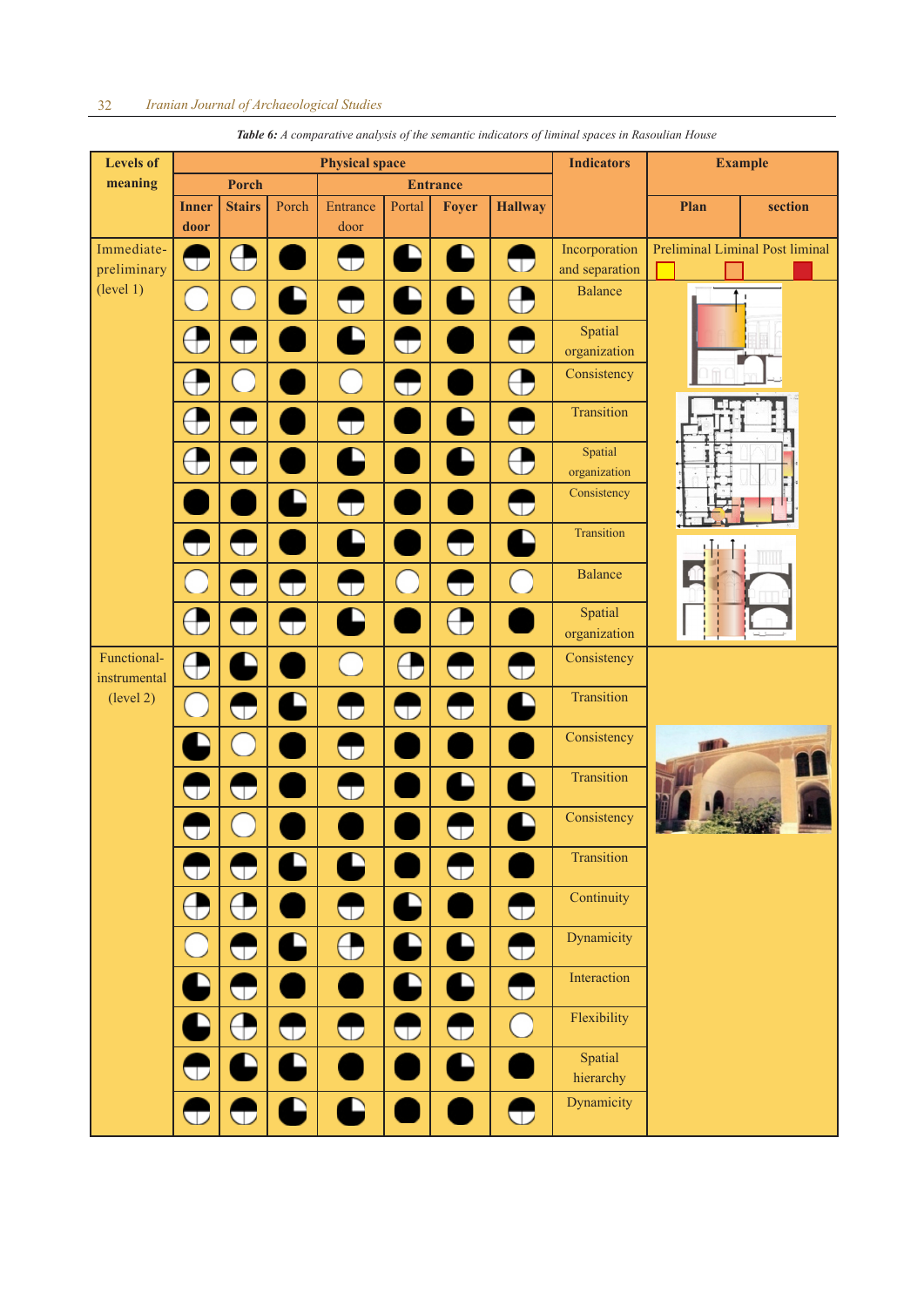|                             | $\bigcirc$  |              |                                               |                          |                          |                          |                   | Interaction                         |  |
|-----------------------------|-------------|--------------|-----------------------------------------------|--------------------------|--------------------------|--------------------------|-------------------|-------------------------------------|--|
|                             |             |              |                                               | $\overline{\phantom{a}}$ |                          | $\overline{\phantom{a}}$ |                   | Flexibility                         |  |
|                             |             | $\mathbb U$  |                                               |                          |                          |                          |                   | Spatial                             |  |
|                             |             |              |                                               |                          |                          |                          |                   | hierarchy<br>Dynamicity             |  |
|                             |             | $\bigodot$   |                                               |                          |                          | ▽                        | U                 |                                     |  |
|                             |             | t            |                                               |                          | $\overline{\phantom{0}}$ |                          | $\bf \Phi$        | Interaction                         |  |
|                             | $\bigcirc$  | $\bigoplus$  | ζ                                             |                          | D                        | D                        | J                 | Flexibility                         |  |
|                             |             | J            |                                               |                          |                          | $\bigoplus$              | D                 | Spatial<br>hierarchy                |  |
| Affective-                  | $\Box$      | $\mathbb{D}$ | $\bigcirc$                                    | ہا                       |                          | $\bigoplus$              | $\mathbf{\Gamma}$ | Impression                          |  |
| emotional<br>(level 3)      |             |              |                                               |                          |                          |                          | $\supset$         | Confusion                           |  |
|                             | U           | $\bigoplus$  | $\left( \begin{array}{c} \end{array} \right)$ | U                        | w                        | ▽                        |                   |                                     |  |
|                             | ᠳ           |              |                                               |                          | Ç                        |                          |                   | Peace                               |  |
|                             |             | $\bigoplus$  |                                               |                          | J                        | D                        | $\bf \Phi$        | Affiliation                         |  |
|                             |             | $\mathbb{D}$ | C                                             | $\bigcirc$               |                          | $\overline{\phantom{0}}$ |                   | Expectation                         |  |
|                             |             |              |                                               | C                        |                          | C                        | D                 | Confusion                           |  |
|                             |             |              | $\bigoplus$                                   |                          | $\bigoplus$              |                          |                   |                                     |  |
|                             |             |              |                                               |                          | $\bigoplus$              |                          |                   | Peace                               |  |
|                             | w           | $\bigoplus$  |                                               |                          | C                        |                          | $\rightarrow$     | Attachment                          |  |
|                             | $\bigcup$   | $\bigoplus$  | Œ                                             |                          | $\overline{\phantom{0}}$ | $\overline{\mathbb{U}}$  | D                 | Expectation                         |  |
| Cultural-value<br>(level 4) | $\mathbb U$ |              |                                               | $\overline{\phantom{0}}$ | Ľ                        |                          | D                 | Privacy                             |  |
|                             |             |              |                                               |                          | ◡                        |                          |                   | Reclusion                           |  |
|                             | $\bigcirc$  | C.           |                                               | Ê                        | $\overline{\mathbb{U}}$  | D                        | U                 | Identity                            |  |
|                             |             | U            |                                               |                          | ∪                        | $\overline{\phantom{a}}$ | $\bigoplus$       | Understand                          |  |
|                             |             |              |                                               |                          |                          |                          |                   | $\operatorname{ing}$<br>Respect and |  |
|                             |             |              | U                                             | U                        |                          |                          | را.               | reverence                           |  |
|                             |             | J            |                                               |                          | L                        |                          |                   | Reclusion                           |  |
|                             |             |              |                                               |                          |                          |                          |                   | Identity                            |  |
|                             |             |              |                                               |                          |                          |                          |                   | Understan                           |  |
|                             |             |              |                                               |                          |                          |                          | J                 | $\operatorname{ing}$                |  |
|                             |             |              |                                               |                          |                          |                          |                   | Respect and<br>reverence            |  |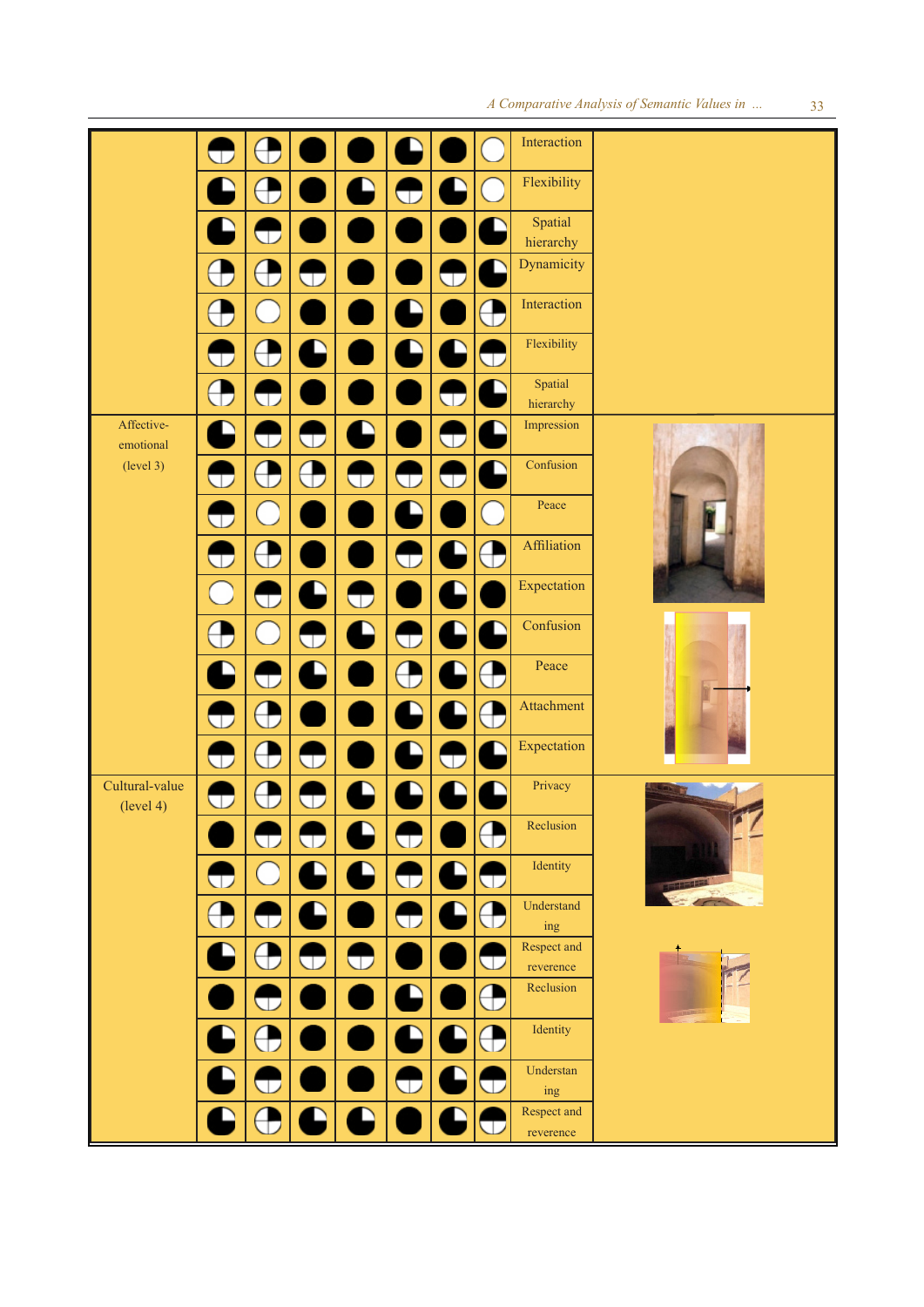# 34 *Iranian Journal of Archaeological Studies*

|                       |        | Reclusion                                   |             |
|-----------------------|--------|---------------------------------------------|-------------|
|                       |        | Identity                                    |             |
|                       |        | Understanding                               |             |
|                       | D      | Respect and reverence                       |             |
|                       |        | Understanding                               |             |
|                       | U      | Respect and reverence                       |             |
|                       |        | Abstraction                                 |             |
| Symbolic-<br>semiotic | €      | Inspiration                                 |             |
| (level 5)             | Þ<br>J | Ambiguity                                   |             |
|                       |        | Centralized symbolic<br>geometry, paintings |             |
|                       |        | Creation                                    |             |
|                       |        | Inspiration                                 |             |
|                       |        | Ambiguity                                   |             |
|                       | ر ا    | Centralized symbolic<br>geometry, paintings |             |
|                       |        | Creation                                    | П<br>٠<br>п |
|                       |        | Centralized symbolic<br>geometry, paintings | Π<br>П      |
|                       |        | Creation                                    |             |

*Table 7: A comparative analysis of the manifestations of the five levels of semantic values in the liminal spaces in Yazd traditional houses* 

| Immediate-<br>preliminary       |                       | <b>Functional-instrumental</b><br>Immediate-preliminary |                       |                   | <b>Affective-emotional</b> |                          | <b>Value-cultural</b> | <b>Symbolic-semiotic</b>                   |                       |
|---------------------------------|-----------------------|---------------------------------------------------------|-----------------------|-------------------|----------------------------|--------------------------|-----------------------|--------------------------------------------|-----------------------|
| <b>Indicator</b>                | <b>Total</b><br>score | <b>Indicator</b>                                        | <b>Total</b><br>score | <b>Indicator</b>  | <b>Total</b><br>score      | <b>Indicator</b>         | <b>Total</b><br>score | <b>Indicator</b>                           | <b>Total</b><br>score |
| Incorporation<br>and separation | 22.5                  | Continuity                                              | 23.75                 | Impression        | 23.25                      | Privacy                  | 26.25                 | Abstraction                                | 13.5                  |
| <b>Balance</b>                  | 17.5                  | Dynamicity                                              | 23                    | Confusion         | 18.25                      | Privacy                  | 24                    | Inspiration                                | 22.25                 |
| Spatial<br>organization         | 21.5                  | Interaction                                             | 22.5                  | Peace             | 20.75                      | Identity                 | 23                    | Ambiguity                                  | 15.25                 |
| Consistency                     | 21.75                 | Flexibility                                             | 19.5                  | <b>Attachment</b> | 23.75                      | Understan<br>ding        | 23.5                  | Centralized symbolic<br>geometry, painting | 22.5                  |
| Transition                      | 23.25                 | Spatial<br>hierarchy                                    | 27.5                  | Expectation       | 23.25                      | Respect and<br>reverence | 25.75                 | Creation                                   | 21.5                  |
| Mean $(35)$                     | 21.3                  | Mean $(35)$                                             | 23.25                 | Mean $(35)$       | 21.85                      | Mean $(35)$              | 24.5                  | Mean $(35)$                                | 19                    |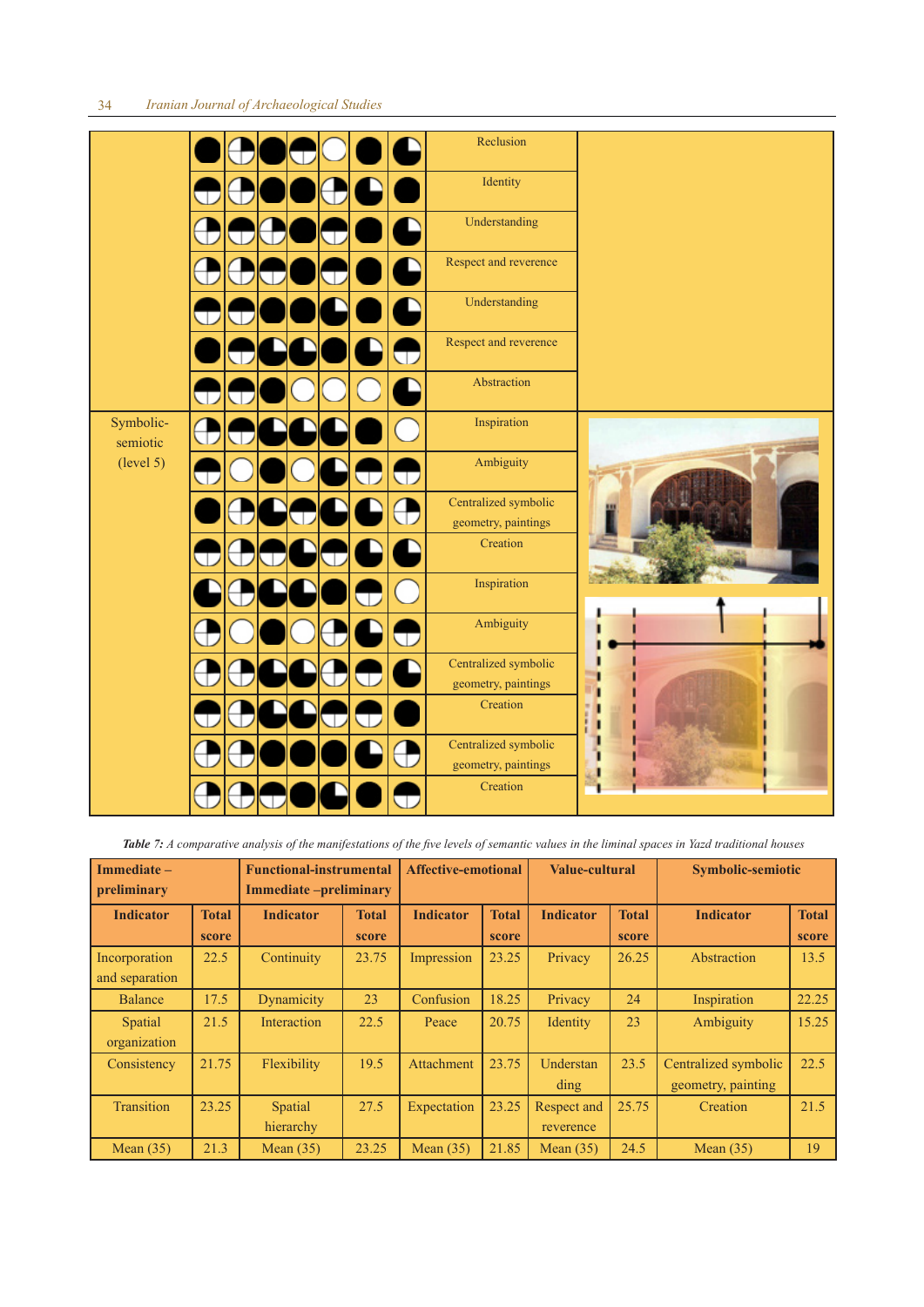| <b>Levels of</b><br>semantic<br>values of<br>liminality in<br>architecture | <b>Immediate-</b><br>preliminary<br><b>level</b> | <b>Immediate-</b><br>preliminary<br>level | <b>Functional-</b><br>instrumental level                                                                                | Affective-<br>emotional level | <b>Value-cultural</b><br>level | Symbolic-<br>semiotic level |
|----------------------------------------------------------------------------|--------------------------------------------------|-------------------------------------------|-------------------------------------------------------------------------------------------------------------------------|-------------------------------|--------------------------------|-----------------------------|
| <b>Semantic</b><br>levels of                                               | <b>Immediate-</b><br>preliminary                 |                                           | 1/5                                                                                                                     | 1/3                           | 1/7                            | 1/5                         |
| liminality                                                                 | <b>Funchional-</b><br><i>instrumental</i>        | $\overline{5}$                            |                                                                                                                         | 1/1                           | 1/3                            | 1/5                         |
|                                                                            | Affective-<br>emotional                          | 3                                         |                                                                                                                         |                               | 1/5                            | 1/7                         |
|                                                                            | <b>Value-cultural</b>                            | $\tau$                                    | 3                                                                                                                       | 5                             |                                | 1/9                         |
|                                                                            | <b>Symbolic-</b><br><b>Semiotic</b>              | 5                                         | 5                                                                                                                       | $\tau$                        | 9                              |                             |
|                                                                            |                                                  |                                           | Equal important(1) Slightly more important (3) more important (5) extremely more important (7) absolutely important (9) |                               |                                |                             |

*Table 8: The pairwise comparison matrix of the indicators based on the analytical hierarchy process* 

*Table 9: Priorities of the levels of meanings and notions in liminal spaces of traditional houses in Yazd*

| <b>Priority</b> | Weight                  | <b>Size</b> | No. |
|-----------------|-------------------------|-------------|-----|
|                 | Immediate-preliminary   | 0.45        |     |
|                 | Functional-instrumental | 0.22        |     |
|                 | Affective-emotional     | 0.18        |     |
|                 | Value-cultural          | 0.09        |     |
|                 | Symbolic-semiotic       | 0.04        |     |

# **Conclusion**

Valuing the meanings in traditional houses will reinforce social values by fostering social relationships and interactions, avoiding emphasis on personal interests, and stressing public interests and spiritual elements. Therefore, the study and understanding of the physical and functional dimensions of traditional houses are two of the requisites for discovering the hidden notions and meanings, because through the analysis of the physical and preliminary layers it is possible to explore the link between the physical form and meaning and uncover the meanings and notions by transcending the forms.The most important results of this research in the theoretical and analytical field are as follows:

Liminality is a critical state of physical and sensory transmission that is quite distinct in personality from its previous and subsequent experiences. It shows the set of fixed principles in the course from appearance to inside and from the body to content, which can be seen in the form of different threshold patterns in each phenomenon. Therefore, the concept of threshold appears in all man-made spaces, including social, cultural, and residential spaces. The liminal physical elements in traditional houses function as a threshold for the communication of semantic notions in the person's first encounter with these houses. In these situations, humans connect with the events, places, and times and perceive the space and its elements by relating to the nonspatial concepts and values. The role and function of liminal spaces, as the main hidden component of the physical structure of traditional houses, have brought a meaningful identity to these houses. The lack of such an identity can directly contribute to the eruption of a crisis and the emergence of anomalies in spatial organizations. This is one of the challenges arising from the modern housing models, which pretty slightly involve liminal spaces. The liminal space is manifested between two opposing spaces in terms of physical, functional, or semantic; for example, between the inner and outer space, public and private.The liminality is the place where unity occurs between two or more spaces. Another point is that the liminal space, due to its transient nature, finds meaning in the presence of man and his deep mental influences. Therefore, the semantic values of architectural spaces have mainly been represented in the "entrances" and "porches" in traditional houses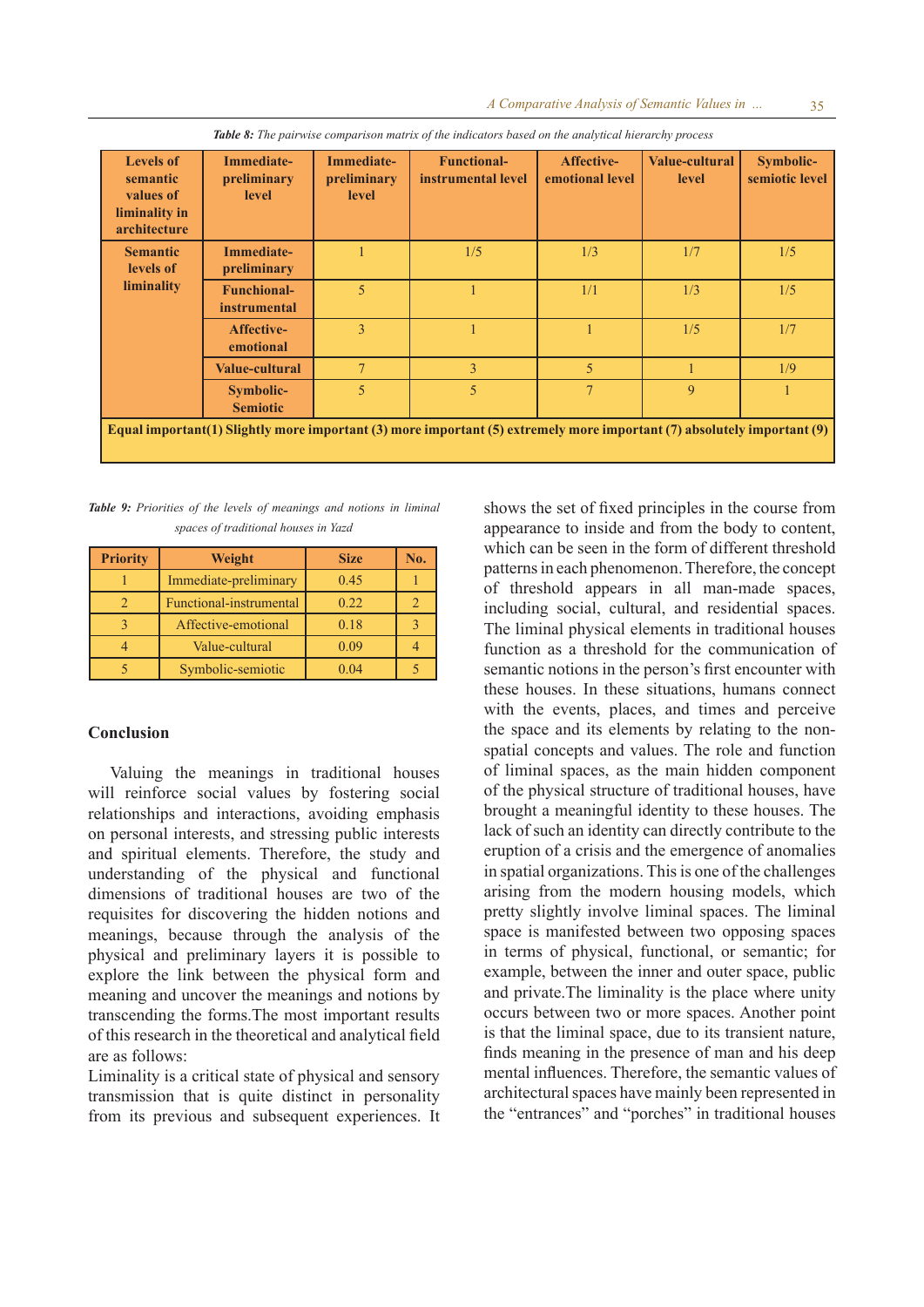based on the liminality concept and the mentioned arguments.

Utilizing a phenomenological approach, the authors of this article unveiled the semantic values hidden in the liminal spaces of the selected traditional houses in Yazd by relying on references, theoretical documents, field observations, plans, and interviews with the residents of the traditional houses in Yazd. The authors selected 25 major indicators listed in (Table 5) on the corresponding levels to obtain tangible analytic results. Afterward, these indicators were analyzed using the qualitative valuation techniques and the study cases. According to the total scores listed in (Table 7), among these values, semantic values of the cultural-value level obtained the highest score and the symbolicsemiotic values obtained the lowest score. Hence, it is concluded that traditional architects highly valued sociocultural issues. Moreover, the lower score of the symbolic values could be attributed to the more complicated and longer perception of these values by the residents of liminal spaces.

The semantic indicators of the liminal spaces of the traditional houses were prioritized using the analytic hierarchy process to increase the reliability of the research findings and the pairwise comparison of the value levels was carried out. The results revealed that as the perception of the semantic values deepens, its priority in designs declines.

## **Acknowledgment**

The authors would like to acknowledgment the valuable comments and suggestions of the reviewers which have improve the quality of this paper; Also The authors would like to acknowledgment editorial board, associate editor and editor-inchief of Iranian Journal of Archaeological For their sincere cooperation.This article is an excerpt from the Ph.D. thesis of Hassan Mortazavi, entitled "Semantic Values in Liminal Architecture (Yazd Traditional Houses),,, written with the help of Dr. Bemanian as the supervisor and Dr. Mojtaba Ansari, as the advisor, in the Architecture Department of the Faculty of Arts and Architecture of Tarbiat Modares University.

## **References**

- Alalhesabi, Mehran & Sara Daneshmand.2011. The place and role of a joint in the architecture of yesterday and today: *design and symbol* (pp. 55- 74), third ye-ar, no. 3, spring and summer, Iran University of Science and Technology
- Gennep, A. v. 1960. *The rites of passage*. Chicago: University of Chicago Press.
- Gibson, J. 1950. *The perception of the visual world,Houghton Mifflin,* Boston.
- Habib, Farah.2006. An analysis of the meaning of the city form. *Fine Arts Journal,* no. 25, pp. 5-14.
- Haeri Mazandarani, Mohammad Reza.2009. House, culture, and nature. *Urban Development and Architecture Research Center*, Tehran.
- Haj Ghasemi, Kambiz. 1998. *Ganjnameh No.11 of Yazd Houses,* Tehran: Shahid Beheshti University.
- HamzehNejad, Mehdi & Mina Dashti. 1395. A Study of Traditional Iranian Houses from the Perspective of Phenomenologists and Spiritual Traditionalists. *The Role of the World*, 24-35.
- Hamzehnezhad, Mahdi & Arezu Mohtasham.2015. Explaining the dimensions of privacy in the relations in the interior spaces of Iranian-Islamic houses. *Soffeh Quarterly*, pp. 52-66.
- HosseinzadehSalaty, Saiied Ali.2010. *Salaty English-Farsi Dictionary,* Babylon Ltd.
- Ibrahim, Niven. 2012.*Liminality In Architecture*، Theses and dissertations Ryerson University.
- Martin, Heidegger.2002.*The freedom of poetry, language, and thinking.* Translated by Abbas Manouchehri, Mowla Publications .
- May 10, 2012, from http://www.politicalanthropology. org.
- Medghalchi, Leila .2017. Re-examining the concept of "limen" in Iranian gardens. *Manzar Quarterly*, no. 39.